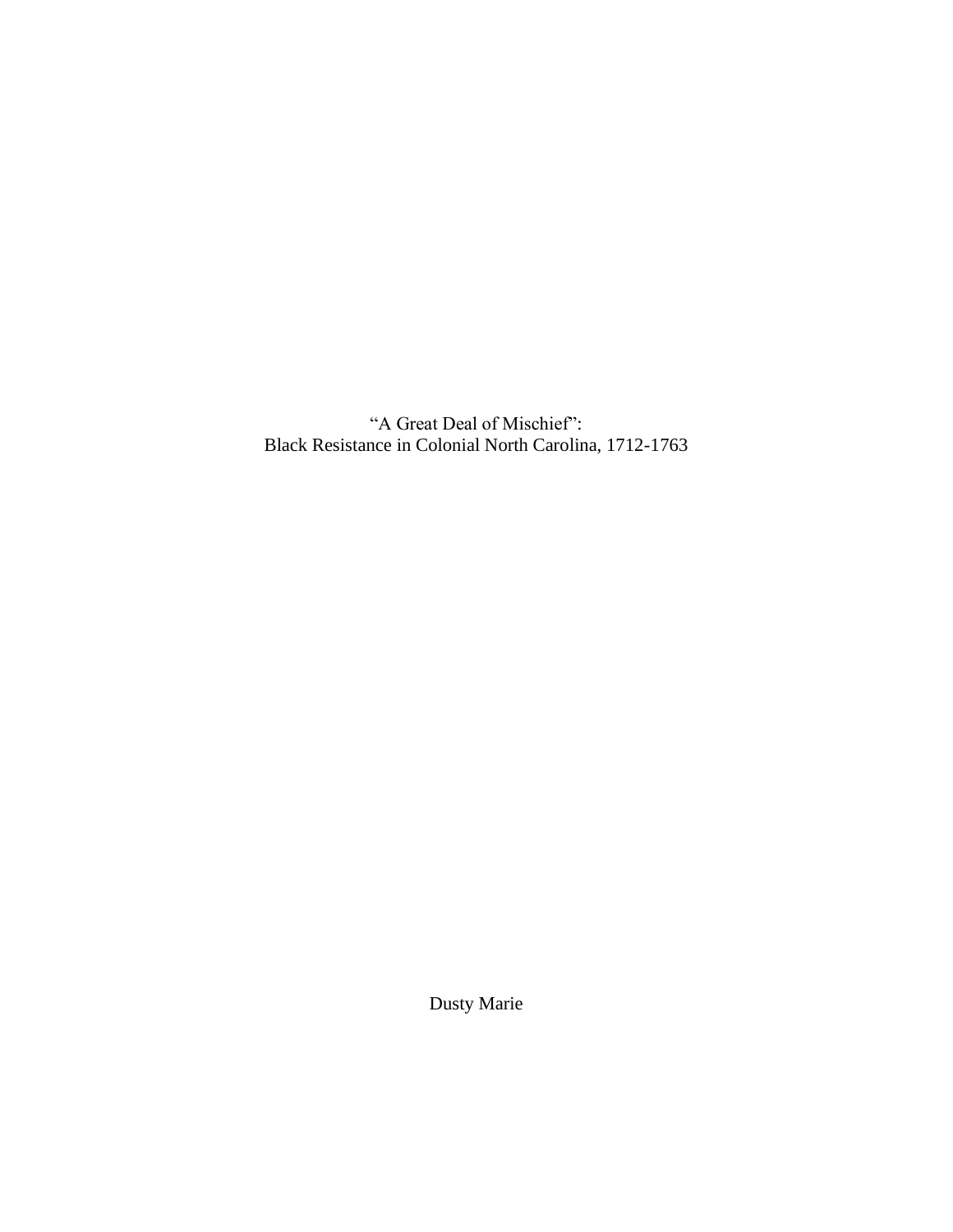# **Introduction**

"The *Negroes* that most commonly rebel, are those brought from *Guinea*, who have been inured to War and Hardship all their lives," wrote John Brickell in 1737 on his observations of the dispositions of North Carolina's slaves.<sup>1</sup> Black resistance to slavery throughout the Carolinas in the first half of the eighteenth century is significant yet notably under-recognized considering the larger rebellions to come. History books often cover only one major incident from this region of colonial America - South Carolina's Stono Rebellion of 1739. However, rebellion took many more subtle, and often less aggressive, forms, though a resignation to violent action was never entirely disregarded as an option among slaves.<sup>2</sup>

When the larger colony of Carolina split in 1712, two relatively different approaches to resistance emerged. With its burgeoning slave economy well established, South Carolina proactively began reforming legislation into "a pattern of controls intended to define with increasing clarity and bluntness the social, economic, and even physical 'place'" of their Black population.<sup>3</sup> North Carolina, by contrast, "had neither ports, towns, good roads, nor any semblance or place of government."<sup>4</sup> Such conditions forced the northern of the two colonies into a reactive position with legislation being introduced largely in response to resistance. North Carolina's lack of abundant resources referencing colonial slavery has left its history of reactionary legislation largely neglected.

<sup>&</sup>lt;sup>1</sup> John Brickell, *The Natural History of North Carolina* (Dublin, 1737), 274, Google Books.

<sup>2</sup> Alan D. Watson, "Impulse Toward Independence: Resistance and Rebellion Among North Carolina Slaves, 1750- 1775," *The Journal of Negro History* 63, no. 4 (October 1978): 319, https://www.jstor.org/stable/2716849.

<sup>3</sup> Peter H. Wood, *Black Majority: Negroes in Colonial South Carolina from 1670 to the Stono Rebellion* (New York: Alfred A. Knopf, 1974), 271, https://www-fulcrum-org.ezproxy.snhu.edu/concern/monographs/vt150j35q.

<sup>4</sup> Milton Ready, *The Tarheel State: A History of North Carolina* (Columbia: University of South Carolina Press, 2005), 50.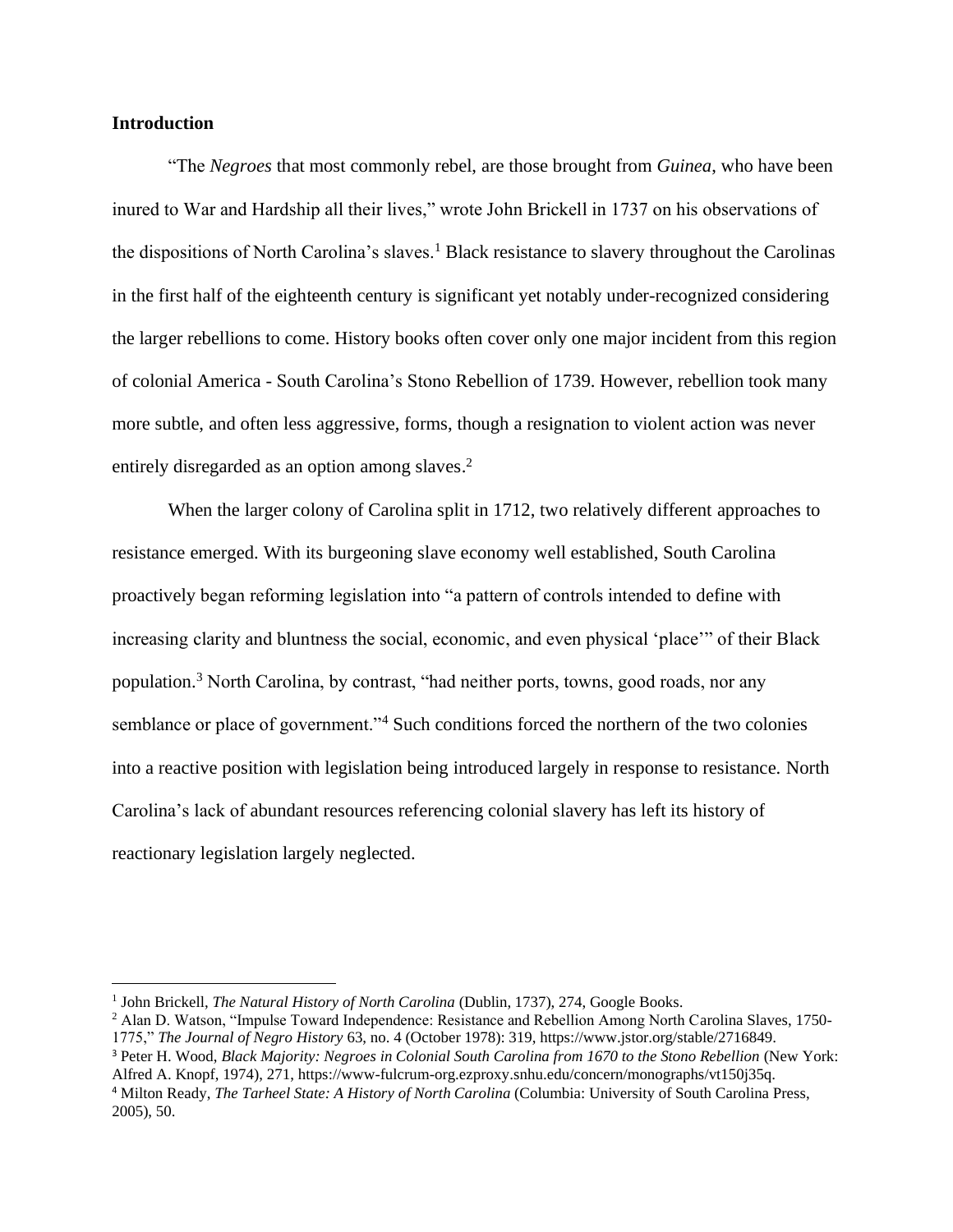Application of the social lens highlights the significance of traditionally marginalized Blacks within the history of the Carolinas. Futhermore, this lens explores how society may have influenced acts of rebellion among the oppressed and examines how society responded to such acts. A political lens is applied to specifically demonstrate North Carolina's reactive response to resistance by referencing the colony's frequently altered legislation.

Unlike its neighbor to the south, "colonial North Carolina did not become a slave society but rather a culture where slavery became significant but not institutionally dominant."<sup>5</sup> Because of this, modern historians have mostly overlooked slavery in North Carolina during the colonial period, preferring to focus attention and research into South Carolina's planter-driven society with its abundant resources. In the 1970s and 80s, Alan Watson, Marvin Kay and Lorin Cary emphasized resistance in North Carolina's slave community, alluding to this oversight among historians in their respective articles.<sup>6</sup> Newer research into the resistance or rebellion of Carolina slaves, particularly those of North Carolina, is lacking, and existing scholarship has largely ignored the direct impacts of these actions on colonial legislation.

As Milton Ready points out in his general history of North Carolina, a "look at the slave codes of 1715 and 1741 marks the shift […] to a more punitive and obdurate institution" from one that was far more flexible and less structured.<sup>7</sup> However, neither he nor historians of North Carolina's colonial period have ventured to illustrate the direct correlation between the actions of the slaves and the resulting establishment or amendment of laws. Though existing literature on the topic does not neglect these resources, none proceed to the conclusion that a seemingly

<sup>5</sup> Ready, 68.

<sup>6</sup> Watson, "Impulse Toward Independence," 318; Marvin L. Michael Kay and Lorin Lee Cary, "Slave Runaways in Colonial North Carolina, 1748-1775," *North Carolina Historical Review* 63, no. 1 (January 1986): 1-2, https://www.jstor.org/stable/23518609.

<sup>7</sup> Ready, 73.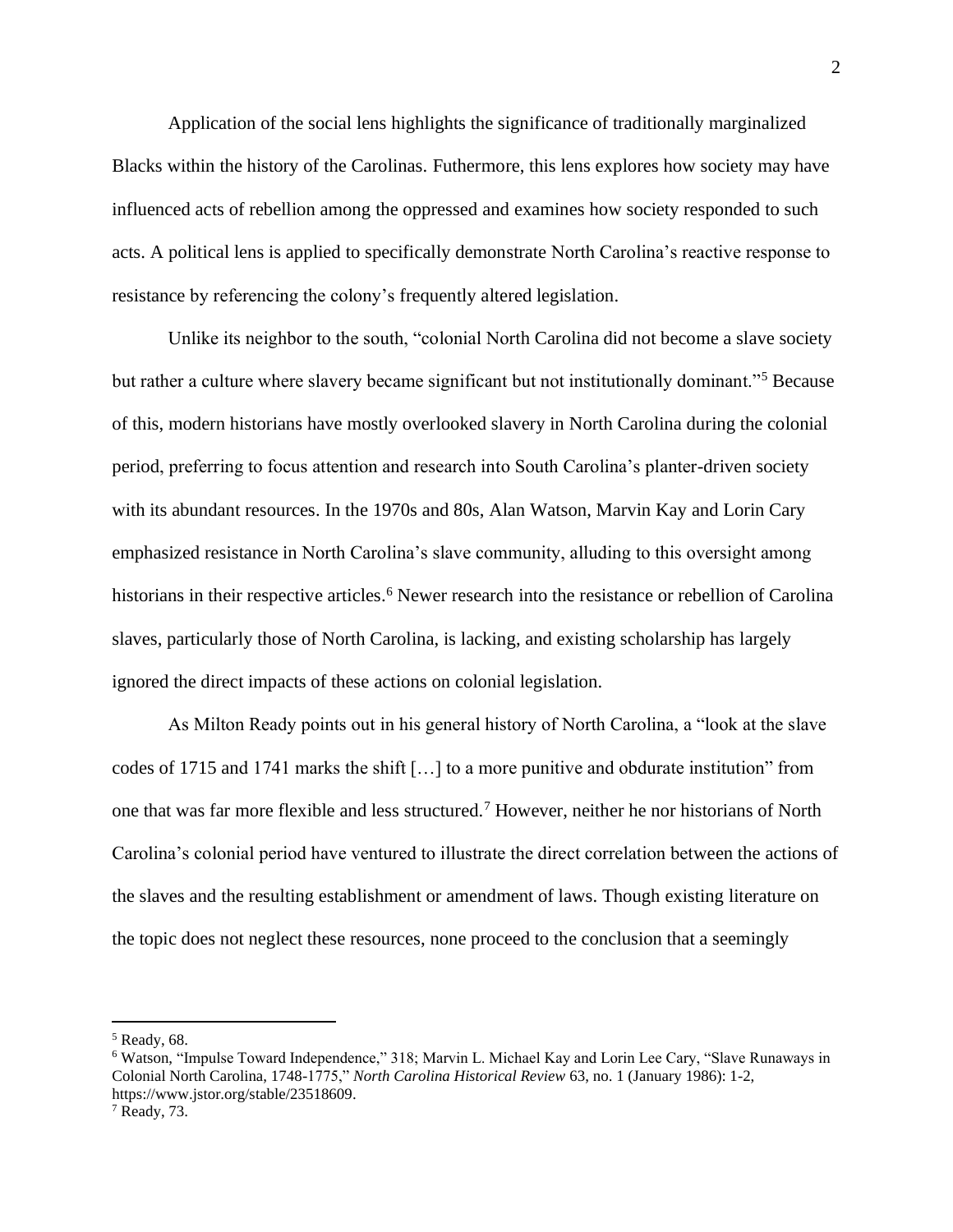powerless group was able to, through various actions of rebellion and resistance, alter the course of North Carolina's legislation. Acknowledging the ability of the enslaved to influence the creation and revision of laws during this early period of Carolina history provides the opportunity for further discussion concerning the true impact of this presumably silenced group on the colony.

Alan Watson's article, "Impulse Toward Independence: Resistance and Rebellion Among North Carolina Slaves, 1750-1775," offers an excellent overview of the methods employed by North Carolina's slave population during the late colonial period. Watson's research provides insight into often elusive county documented incidents. "Slave Runaways in Colonial North Carolina, 1748-1775," by Marvin Kay and Lorin Cary, supplies a more in-depth analysis of the most often utilized method mentioned by Watson. Kay and Lee's collective research presents a unique perspective on runaway patterns in North Carolina by delving into the distinctive characteristics and motivations behind escape. This acknowledges the cultural significance of resistance among the enslaved. Additionally, a chronological examination of the 1715 and 1741 slave codes and other legislation enacted by the North Carolina General Assembly, as well as numerous runaway slave advertisements, demonstrate the shifting course of colonial law in response to either real or perceived rebellion.

Ready's *The Tarheel State: A History of North Carolina* employs numerous lenses throughout the examination of slavery during the colonial period. The economic lens demonstrates how North Carolina's "lack of a commercial staple crop" inhibited the expansion and strength of the colony thereby limiting the slave population during the colonial period.<sup>8</sup> This limiting factor meant that the fragile government was ill-prepared to establish a commanding

<sup>8</sup> Ibid., 68.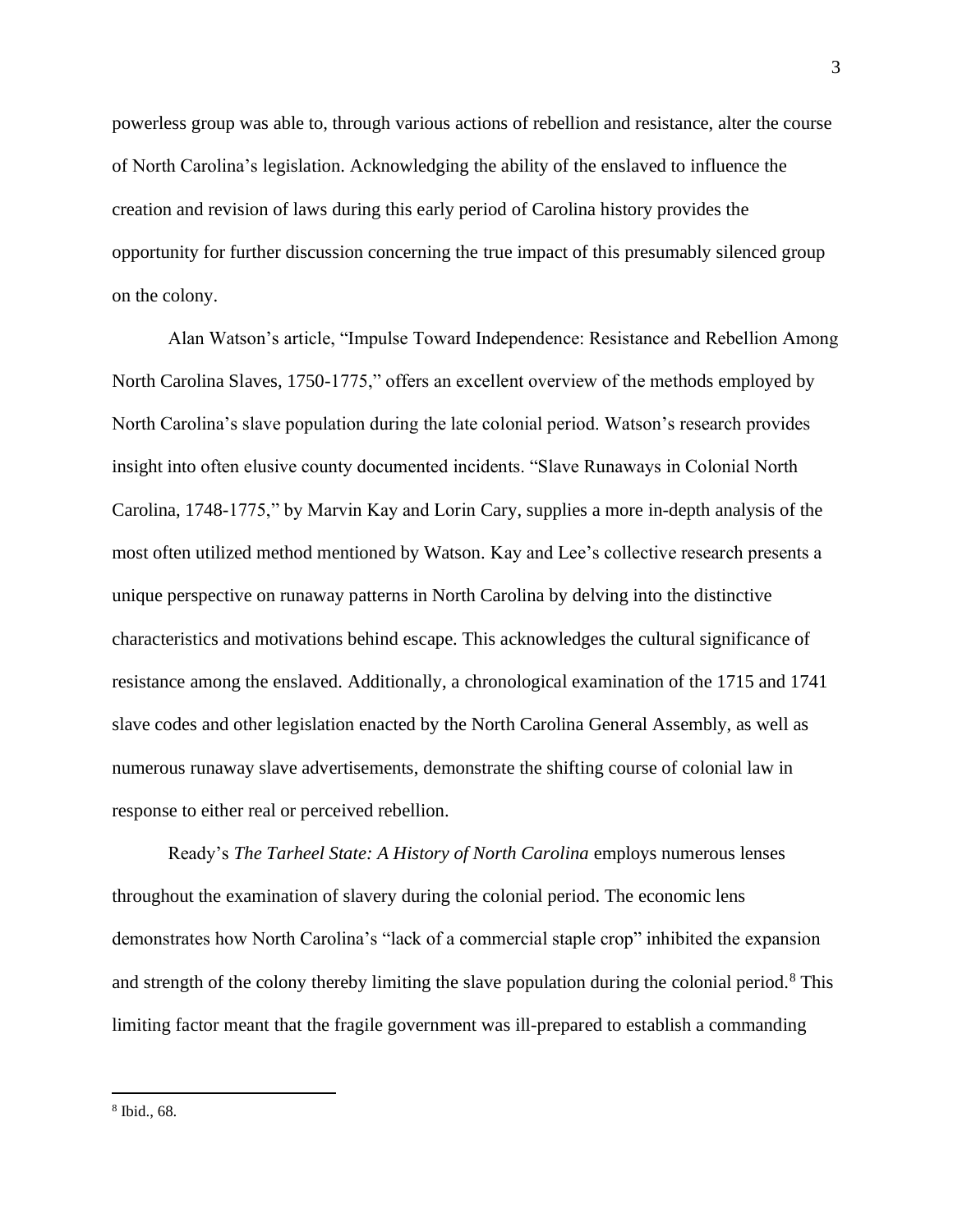presence over their Black population. Therefore, North Carolina's initial laws against offenders of resistance were either nonexistent or far more lenient than those of its economically solvent neighbors. Ready also utilizes the military lens to demonstrate the role that the Tuscarora war and its employment of runaway slaves had in further altering those laws.<sup>9</sup>

## **Historiography**

John Spencer Bassett, James Padgett, Marvin Kay and Lorin Cary, and Milton Ready each provide a sweeping overview of the status of slavery in colonial North Carolina. Bassett's *Slavery and Servitude in the Colony of North Carolina* offers a comprehensive look at various topics, including sections on runaways and slave insurrections. His account, however, lacks sufficient evidence, which he does address by acknowledging the "very unsatisfactory materials" available for research.<sup>10</sup> With no clear lens, Bassett presents only the most basic knowledge. This, however, did not discourage Padgett from relying extensively on Bassett's book for his article, "The Status of Slaves in Colonial North Carolina." Padgett explores the idea of resistance by examining the colonial situation through a predominantly political lens. Much of his article centers on state records of laws pertaining to slave actions.<sup>11</sup> Though he does add some knowledge to Bassett's general account, Padgett too suffers from a lack of evidence and misses the opportunity to directly connect the development of the laws to real slave rebellion.

Kay and Cary take a cultural approach to slavery in colonial North Carolina with much of their account, *Slavery in North Carolina, 1748-1775*, exploring ideas of language, kinship, and religion. However, similar to Bassett, there are several chapters dedicated to slave resistance.

<sup>9</sup> Ibid., 75.

<sup>10</sup> John Spencer Bassett, *Slavery and Servitude in the Colony of North Carolina* (Baltimore: The Johns Hopkins Press, 1896), 7, https://docsouth.unc.edu/nc/bassett96/bassett96.html.

<sup>11</sup> James A. Padgett, "The Status of Slaves in Colonial North Carolina," *The Journal of Negro History* 14, no. 3 (July 1929): 300-327, https://www.jstor.org/stable/2713855.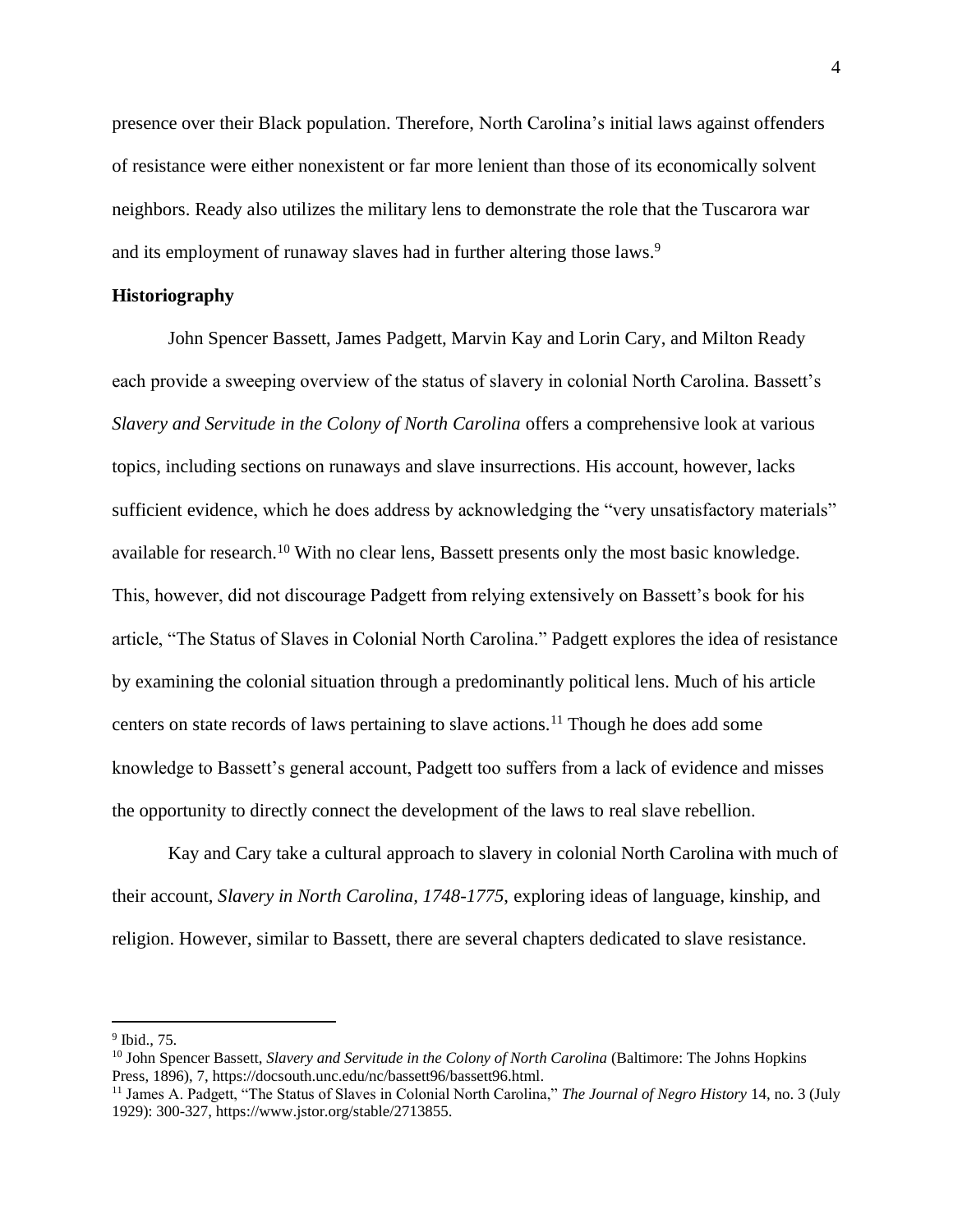They argue that slaves borrowed from their "complex cultural world" to support "both overt and covert methods of resistance."<sup>12</sup> Employing a vast array of county and state resources, Kay and Cary present an effective perspective on the role of culture in the actions of the enslaved community.

As mentioned previously, Ready's approach utilizes a variety of perspectives. Like Bassett, his account is mostly a general overview. However, there are cultural elements reflective of Kay and Cary's explorations scattered throughout as well. Though he does not spend considerable time referencing resistance or rebellion, Ready provides an excellent foundation for understanding the conditions of the colony during the period and is the only author to reflect on the role of economic conditions in influencing both slave actions and colonial responses.<sup>13</sup>

Alan Watson and Marvin Kay and Lorin Cary take a deeper look into the role of resistance and rebellion in colonial North Carolina in their respective articles. Watson's "Impulse Toward Independence: Resistance and Rebellion Among North Carolina Slaves, 1750-1775" considers various methods of slave resistance and explores how those methods shifted as the enslaved population increased across the colony. Watson applies the social lens to his research by examining the relationship between slave rebellion and social conditions. As he argues, "slaves persisted in activities which not only aimed to improve their circumstances but also covertly and openly attacked the repressive society in which they lived."<sup>14</sup> By utilizing numerous sources, from detailed state records to obscure colonial observations, Watson presents an effective account of resistance.

<sup>12</sup> Marvin L. Michael Kay and Lorin Lee Cary, *Slavery in North Carolina, 1748-1755* (Chapel Hill: The University of North Carolina Press, 1995), 220, https://search-ebscohost-

com.ezproxy.snhu.edu/login.aspx?direct=true&db=nlebk&AN=1549&site=eds-live&scope=site.

<sup>13</sup> Ready, 69.

<sup>&</sup>lt;sup>14</sup> Watson, "Impulse Toward Independence," 325.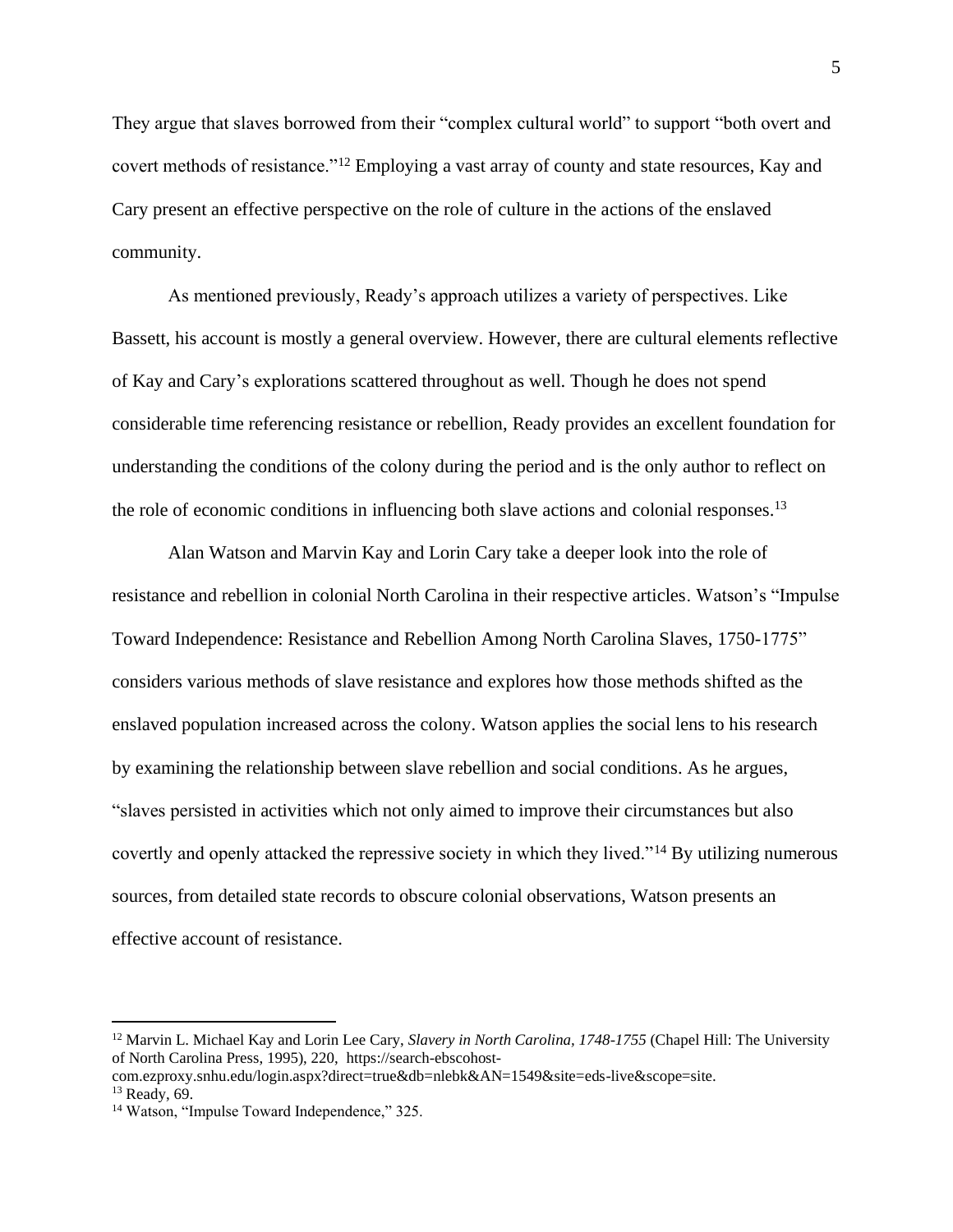Kay and Cary build on Watson's research by analyzing the single method of escape for their article, "Slave Runaways in Colonial North Carolina, 1748-1775." Unlike Watson, their approach is more cultural, and they even argue against his idea that there was a direct correlation "between ill treatment and runaway patterns."<sup>15</sup> Instead, they consider contributing factors such as the ability to speak fluent English and the nationality of the runaway in building their research.<sup>16</sup> Given the general lack of resources from the period for North Carolina specifically, Kay and Cary rely heavily on documents from the bordering states of Virginia and South Carolina to strengthen their stance.

Ernest Clark and Alan Watson both examined the laws established to quell slave resistance. Clark's article, "Aspects of the North Carolina Slave Code, 1715-1860," is much more in line with legal history. By exploring various laws and court documents surrounding slave actions, he illuminates the idea that the codes were "intended to be a police system for controlling the Negro population" and were a means "of establishing and maintaining a unique social standard in the community."<sup>17</sup> Watson builds upon Clark's research in "North Carolina Slave Courts, 1715-1785." Here he considers the role of the courts established by the slave codes. Like Clark, Watson also employs a legal approach by examining trial records to discover the connection between slave rebellion and severity of punishment. Both authors used this lens to their advantage creating compelling accounts of North Carolina's legislative and legal systems and their attempts to control the enslaved and "to define the status of bondsmen."<sup>18</sup>

<sup>15</sup> Kay and Cary, "Slave Runaways," 38.

<sup>16</sup> Ibid., 22.

<sup>17</sup> Ernest James Clark, Jr., "Aspects of the North Carolina Slave Code, 1715-1860," *The North Carolina Historical Review* 39, no. 2 (April 1962): 148, https://www.jstor.org/stable/23517558.

<sup>18</sup> Alan D. Watson, "North Carolina Slave Courts, 1715-1785," *The North Carolina Historical Review* 60, no. 1 (January 1983): 24, https://www.jstor.org/stable/23534793.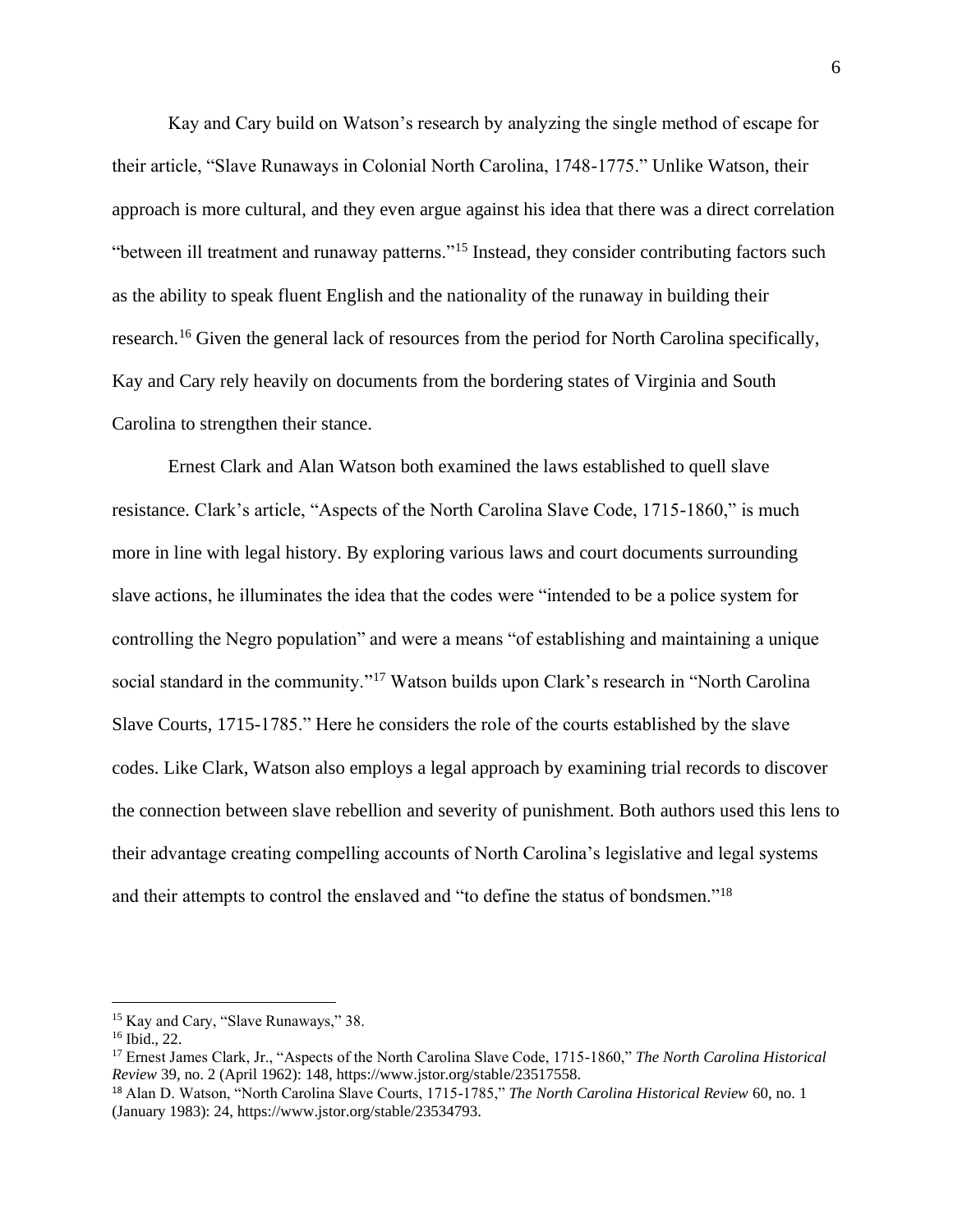Though each of these sources adds value to the scholarship of the topic, none approach the idea of slave resistance and legislative response in a predominantly cause and effect manner. The authors provide unique insights employing a variety of relevant lenses, but no one source acknowledges the immense impact slave action had to shift and alter North Carolina legislation directly. Perhaps Kay and Cary come the closest to this claim in *Slavery in North Carolina, 1748-1775* by referring to escape "as an act of resistance with significant political implications" and by highlighting how slaveowners "recognized this in their obsessive reference to the problem in their laws, and slaves underscored it by their frequent escapes."<sup>19</sup> However, they fall short of alluding to the power of the enslaved population to diametrically influence the course of lawmaking. By examining the chronological development of North Carolina laws with reference to slave resistance, an argument can be made that the enslaved population, though silenced by their oppressors, managed to directly modulate the development of legislation. Such determinations add to the existing knowledge of a traditionally marginalized group within North Carolina history and bring relevance to current struggles for justice and equality.

#### **Black Resistance in Colonial North Carolina, 1712-1763**

In 1669, the Fundamental Constitutions and Laws established the institution of slavery throughout the Carolina province. The partition of the province in 1712 ushered in changes to the existing structure as North Carolina's "new government began a 'Great Revision' of the laws to conform to its changed colonial status."<sup>20</sup> Legislation pertaining to slaves was especially lenient during these early years given the sparse black population. North Carolina's growth was hampered by numerous factors, including "the lack of a commercial staple crop," such as Virginia's tobacco and South Carolina's indigo and rice, the "absence of a large port," such as

<sup>19</sup> Kay and Cary, *Slavery in North Carolina*, 121.

<sup>20</sup> Ready, 75.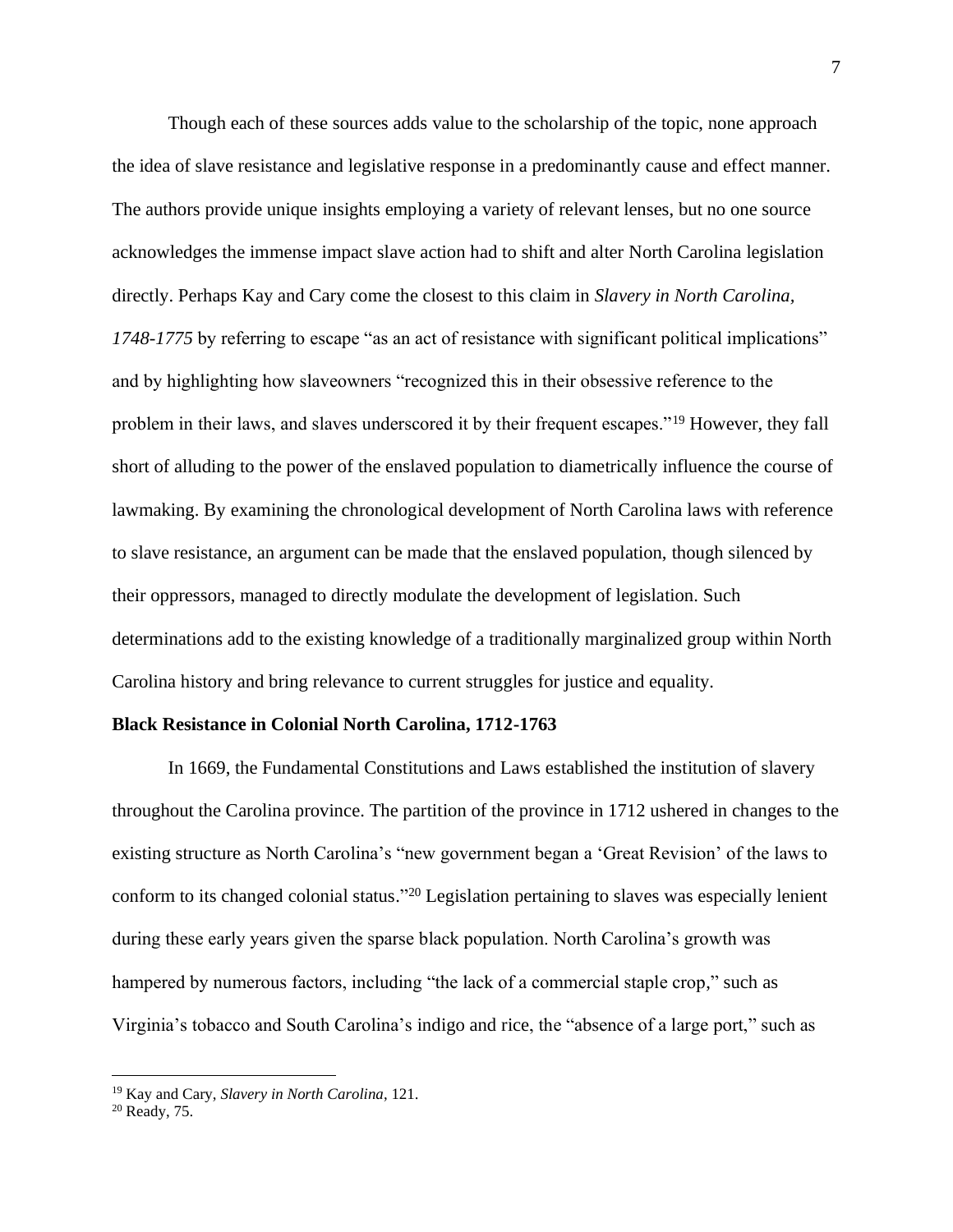Charleston, and "the relative weakness of government." In 1705, only about 1,000 blacks lived in the area that became North Carolina.<sup>21</sup> As that population increased, so too did slave resistance and, by association, laws in response to the action.

Prior to the division of the Carolina province, the English attempted to forcibly remove the Tuscarora Indians from eastern North Carolina. This set off a series of conflicts between the two groups and created a new fear among settlers. The diminutive slave population began to assert their independence by running away to join the Tuscarora against the white elites. With slaves growing in numbers and progressively showing signs of rebellion, the young government took action.<sup>22</sup>

In 1715, North Carolina passed a series of laws commonly referred to as the slave code. According to Alan Watson, the purpose of this legislation was "to minimize the freedom and mobility of slaves, to discourage commercial and social relations between slaves and whites, and to reduce the number of runaways and the possibility of slave violence."<sup>23</sup> These acts set forward that "no Master nor Mistress Nor Overseer shall give leave to any Negro […] to go out of their Plantations without a Ticket."<sup>24</sup> Furthermore, the fears induced by runaway slaves' involvement with the Tuscarora brought on harsher restrictions even for whites. If anyone was found harboring an escaped slave, he or she was required to "pay the sum of Tenn Shillings to the Master or Mistress" of the slave along with any "Costs, Losses & damages" sustained.<sup>25</sup> Instead, the people were implored to "use their utmost endeavours to apprehend all" escapees and were

<sup>21</sup> Ibid., 68-69.

<sup>22</sup> Ibid., 75.

<sup>23</sup> Watson, "Slave Courts," 24.

<sup>24</sup> North Carolina General Assembly, *Acts of the North Carolina General Assembly, 1715-1716*, ch. 46, VIII, https://docsouth.unc.edu/csr/index.php/document/csr23-0001. <sup>25</sup> Ibid., VII.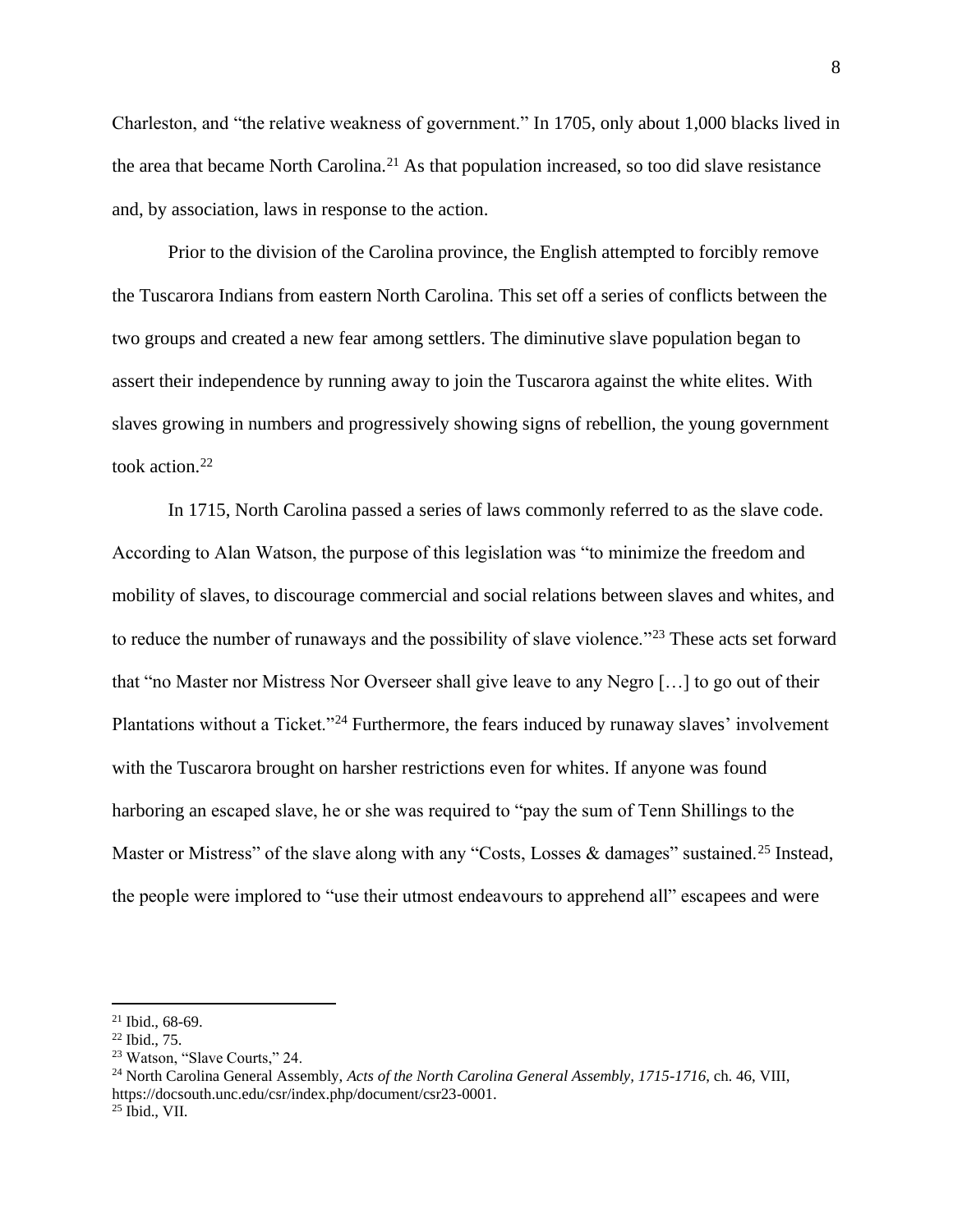granted a pass if they killed a slave who had been on the run for at least two months by simply swearing that the slave could not be apprehended.<sup>26</sup>

In addition to confronting the runaway situation, the 1715 code also established a slave court to deal "with slave criminality beyond the scope of ordinary police regulations." A fair and balanced trial was not the objective, and the courts themselves were little more than reflections of "the standards of desired slave behavior as determined by whites." <sup>27</sup> Trials would be overseen by three justices of the peace and "three Freeholders such as have Slaves in that Precinct" with the senior member having the authority to set the time and place of the proceeding. Only a simple majority was required "to pass Judgment for life [...] or any other Corporal Punishment." One such punishment mentioned was public execution "to the Terror of other Slaves."<sup>28</sup>

By 1720, the black population in North Carolina had grown to nearly 3,500. Less than a decade later, it doubled in size. In 1728, William Byrd was commissioned by Virginia to survey its shared boundary with North Carolina.<sup>29</sup> Throughout his journeys, Byrd recorded his observations of both the enslaved and the "free." In his journal, dated the eleventh of March 1728, Byrd mentions "a family of mulattoes that called themselves free, though by the shyness of the master of the house, who took care to keep least in sight, their freedom seemed a little doubtful. It is certain many slaves shelter themselves in this obscure part of the world."<sup>30</sup> A year later, new legislation placing greater restrictions on the mobility and individual freedom of slaves was enacted by the North Carolina General Assembly. These mandates aimed at discouraging

<sup>26</sup> Ibid., IX.

<sup>27</sup> Watson, "Slave Courts," 25.

<sup>28</sup> North Carolina General Assembly, *1715-1716*, XI.

<sup>29</sup> Ready, 50, 69.

<sup>30</sup> William Byrd, *The Westover Manuscripts: Containing the History of the Dividing Line Betwixt Virginia and North Carolina; A Journey to the Land of Eden, A. D. 1733; and A Progress to the Mines. Written from 1728 to 1736, and Now First Published* (Petersburg: Printed by Edmund and Julian C. Ruffin, 1841), 17, https://docsouth.unc.edu/nc/byrd/byrd.html.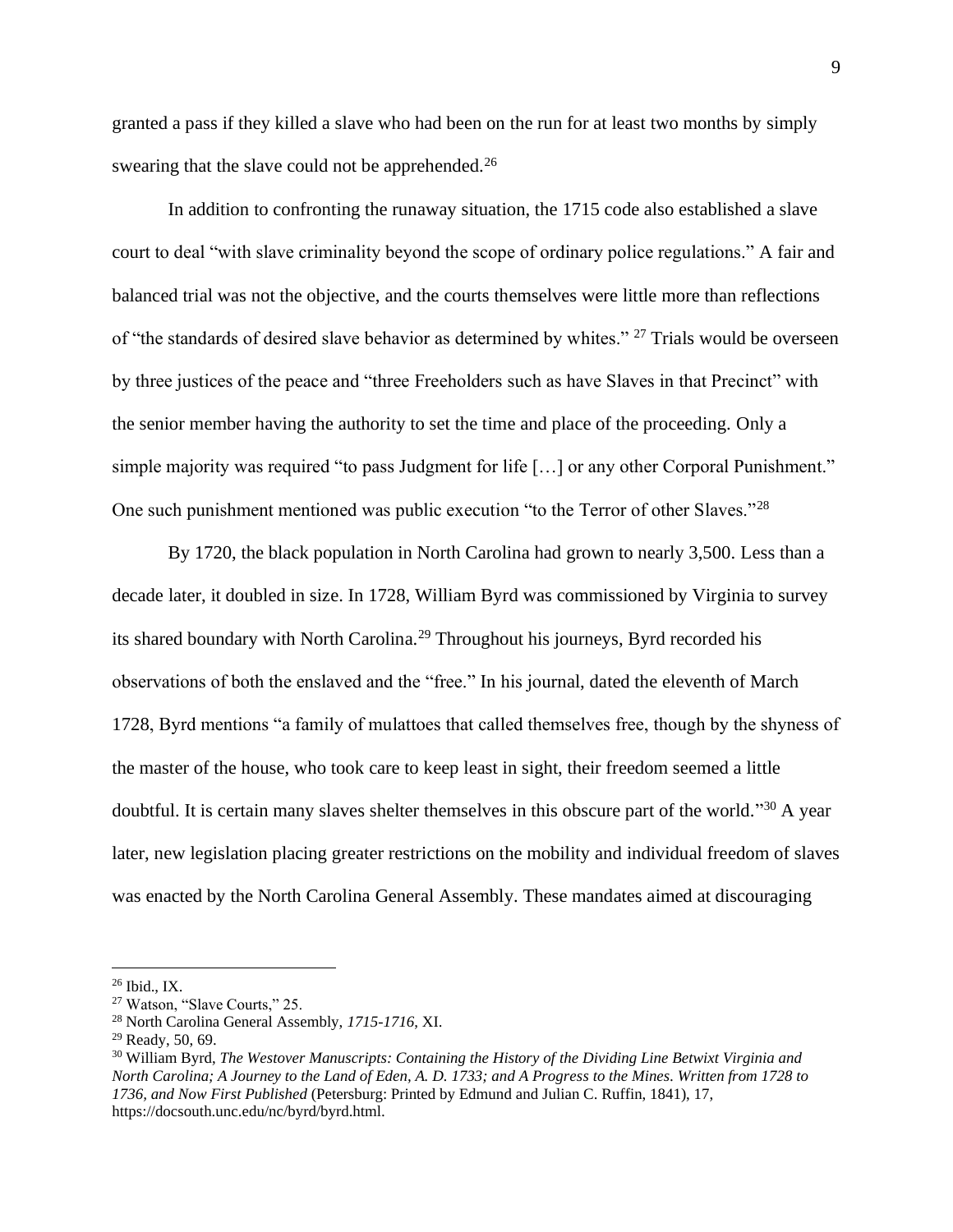runaways and preventing a constantly feared uprising by forbidding both travel at night and mass meetings of any form.<sup>31</sup>

Irish physician John Brickell published *The Natural History of North Carolina*, an account of his travels through the state, in 1737. In these memoirs, he recounted several observations of enslaved blacks and draws the conclusion that those born in America "prove more industrious, honest, and better Slaves than" those brought from Africa. Africans, he surmised, had "barbarous and stubborn Natures." He records the laws made by the "Province to keep them in Subjection," including public execution for injuring a white person. Despite these efforts to deter undesirable behavior, Brickell writes that the slaves often "Rebel against their Master and Planters, and do a great deal of mischief."<sup>32</sup> Two years after Brickell published his account, a mass slave uprising in neighboring South Carolina, deepened the colony's fear of their black population.

On September 9, 1739, twenty slaves, led by a man known as Jemmy, met near the Stono River in South Carolina before proceeding to a local store to execute the owners and arm themselves with guns and powder. The group then carried out a short-lived reign of "overt resistance" and "open violence." By the end, more than sixty individuals were killed, twenty-five of them white.<sup>33</sup> Once again, the North Carolina General Assembly was poised to respond via legislation.

With the Stono Rebellion fresh on their minds, the 1741 General Assembly embarked on a mission to revise the existing laws in an effort to quell any similar uprisings or rebellious behavior in North Carolina. For stealing "any Horse, Cattle, or Hog," a slave would "suffer both

<sup>31</sup> North Carolina General Assembly, *Acts of the North Carolina General Assembly, 1729*, ch. 5, VII-VIII, https://docsouth.unc.edu/csr/index.php/document/csr23-0006.

<sup>32</sup> Brickell, 272-273.

<sup>33</sup> Wood, 308, 314-315.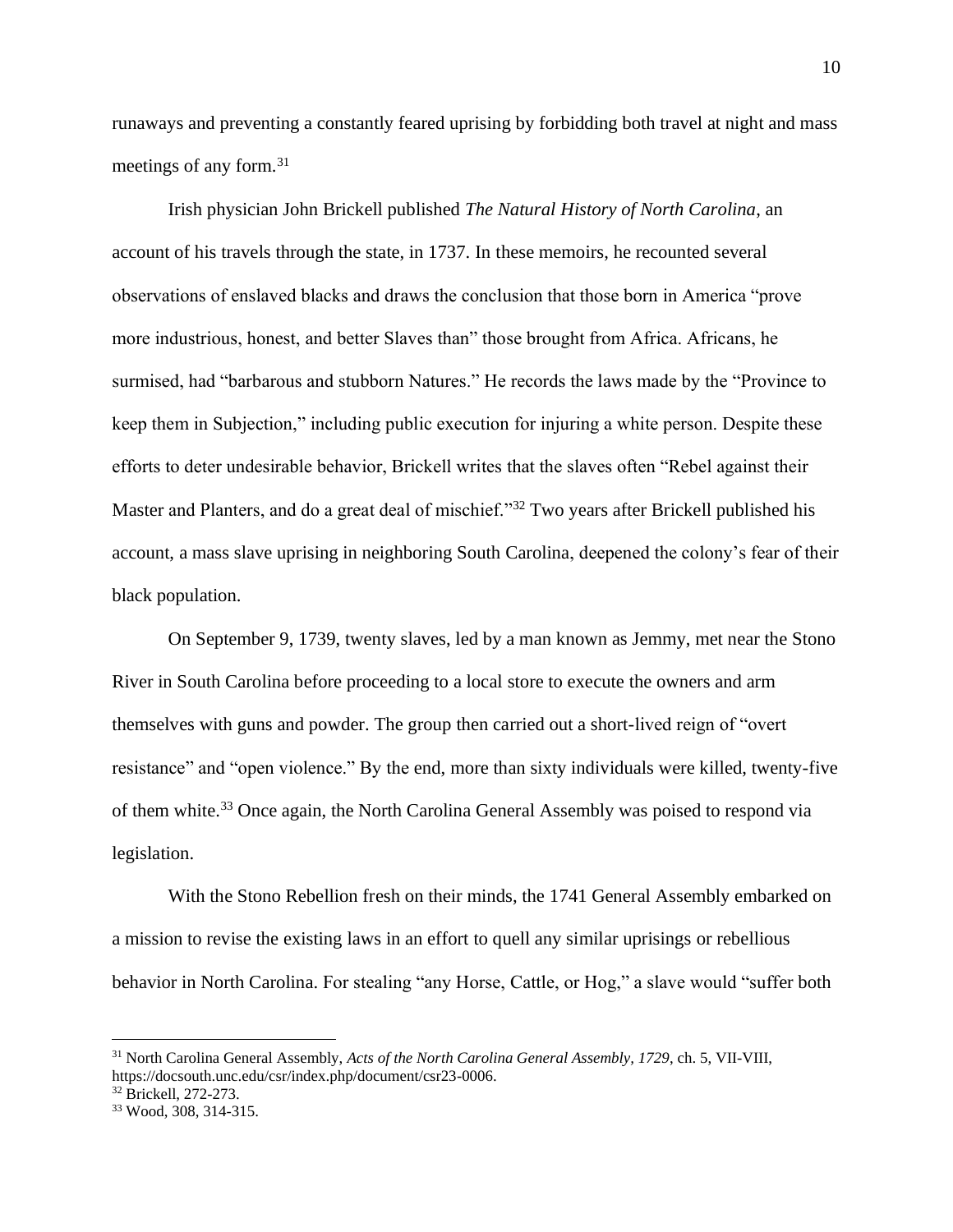his Ears to be Cut off, and be publickly whipt" for the first offense. The second offense meant "Death."<sup>34</sup> Execution was also recommended for "Three or more" slaves who would "consult, advice or conspire to rebell, or to make insurrection."<sup>35</sup> The slave court was also amended. The act now called for "two justices of the peace and four freeholders who possessed slaves" to meet "at the county courthouse to hear the case."<sup>36</sup> All in all, the "legislation reiterated many of the provisions of the earlier law" but proved much less forgiving.<sup>37</sup>

With laws continually aimed at suppressing them further, slaves turned to their cultural heritage and survival techniques to support their resistance efforts. According to Watson's findings, the "knowledge of plants and their powers derived from Africa and perpetuated in America" led poisoning "to be a recurring crime in the colony" as well as an effective one given "the difficulty of distinguishing its effects from those of various illnesses." Arson was also common and equally "difficult to prove."<sup>38</sup> Many other forms, "such as truancy, foot-dragging, work slowdowns, false compliance, feigned illness or ignorance, poor or sloppy work, sabotage, and theft" were common but often either "remained uncovered or if known went unrecorded."<sup>39</sup> However, the mostly commonly documented method of resistance was attempted or successful escape from bondage.

Despite the Assembly's sweeping legislation to deter runaways, it became increasingly difficult to do so as the black population swelled to nearly  $20,000$  in the  $1750s$ .<sup>40</sup> The colony's newspapers were filled with runaway slave advertisements. On November 11, 1751, the *North*

<sup>34</sup> North Carolina General Assembly, *Acts of the North Carolina General Assembly, 1741*, ch. VIII, X, https://docsouth.unc.edu/csr/index.php/document/csr23-0012.

<sup>35</sup> Ibid., XLVII.

<sup>36</sup> Clark, 150-151.

<sup>37</sup> Watson, "Impulse Toward Independence," 318.

<sup>38</sup> Ibid., 320.

<sup>39</sup> Kay and Cary, *Slavery in North Carolina*, 108.

 $40$  Ready, 69.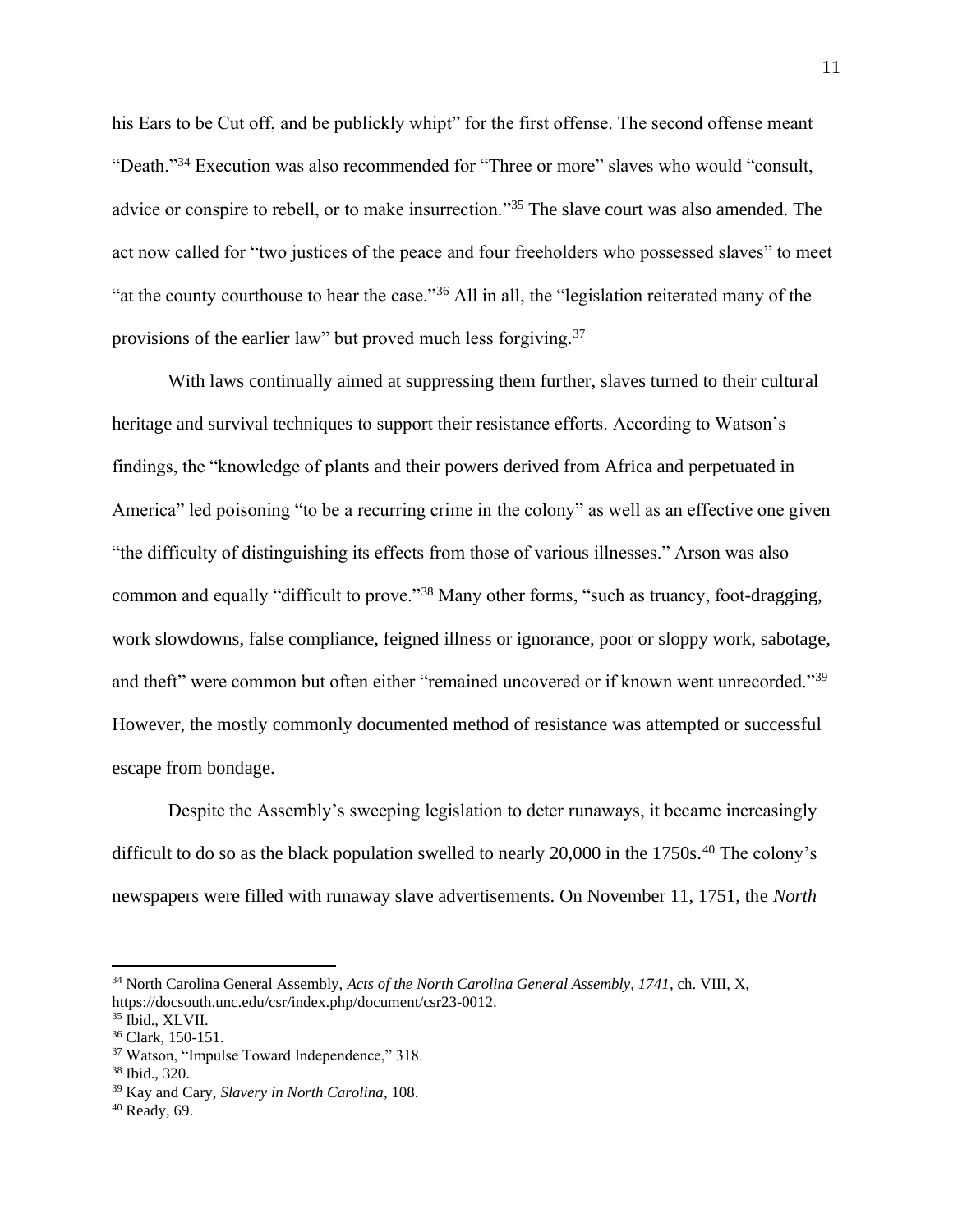*Carolina Gazette* ran an advertisement placed by Samuel Johnston for a slave "named Frank" who was described as "an old Offender, and a great Thief."<sup>41</sup> Another, posted four months later by Robert West and his son, advertised for the return of "Thomas Boman" who, unlike many of the enslaved, could "read, write and cypher."<sup>42</sup> John Dickson, in 1753, requested the return of "Sam" who had been apprehended and "delivered to Mr. John Smith" but had once again "broke out of Custody."<sup>43</sup> Though the reasons motivating these particular slaves to attempt escape are unknown and can only be supposed, Marvin Kay and Lorin Cary assert that "their actions compounded the burden of bondage felt by other slaves while heightening a sense of the possibility of escape."<sup>44</sup> This growing impulse toward escape and ultimately freedom within the enslaved population undoubtedly created much uncertainty among those governing the colony.

In 1753, following an attempted slave rebellion, the General Assembly instituted "the search and patrol system." This allowed county districts to "appoint searchers or patrollers to examine black habitations at least four times a year for guns, swords, and other weapons."<sup>45</sup> At the same time, other laws shifted in response to the colony's growing financial concerns from the French and Indian War, and it fell on the enslaved to bear the burden. By 1758, the North Carolina Assembly had altered punishment for enslaved male offenders "in capital cases other than rape and murder" from execution to castration for the first offense.<sup>46</sup> As Bassett pointed out, this idea "to relieve the government of paying for executed negroes did not, it seems, prove

http://libcdm1.uncg.edu/cdm/singleitem/collection/RAS/id/1544/rec/2.

<sup>41</sup> Samuel Johnston, *North Carolina Gazette*, November 11, 1751,

http://libcdm1.uncg.edu/cdm/singleitem/collection/RAS/id/1523/rec/1.

<sup>42</sup> Robert West, Sen. and Robert West, Jun., *North Carolina Gazette*, March 13, 1752,

<sup>43</sup> John Dickson, *North Carolina Gazette,* June 25, 1753,

http://libcdm1.uncg.edu/cdm/singleitem/collection/RAS/id/1149/rec/3.

<sup>&</sup>lt;sup>44</sup> Kay and Cary, "Slave Runaways," 29-30.

<sup>45</sup> Watson, "Impulse Toward Independence," 323.

<sup>46</sup> Watson, "Slave Courts," 32; North Carolina General Assembly, *Acts of the North Carolina General Assembly,* 

*<sup>1758</sup>*, ch. VII, IV, https://docsouth.unc.edu/csr/index.php/document/csr23-0035.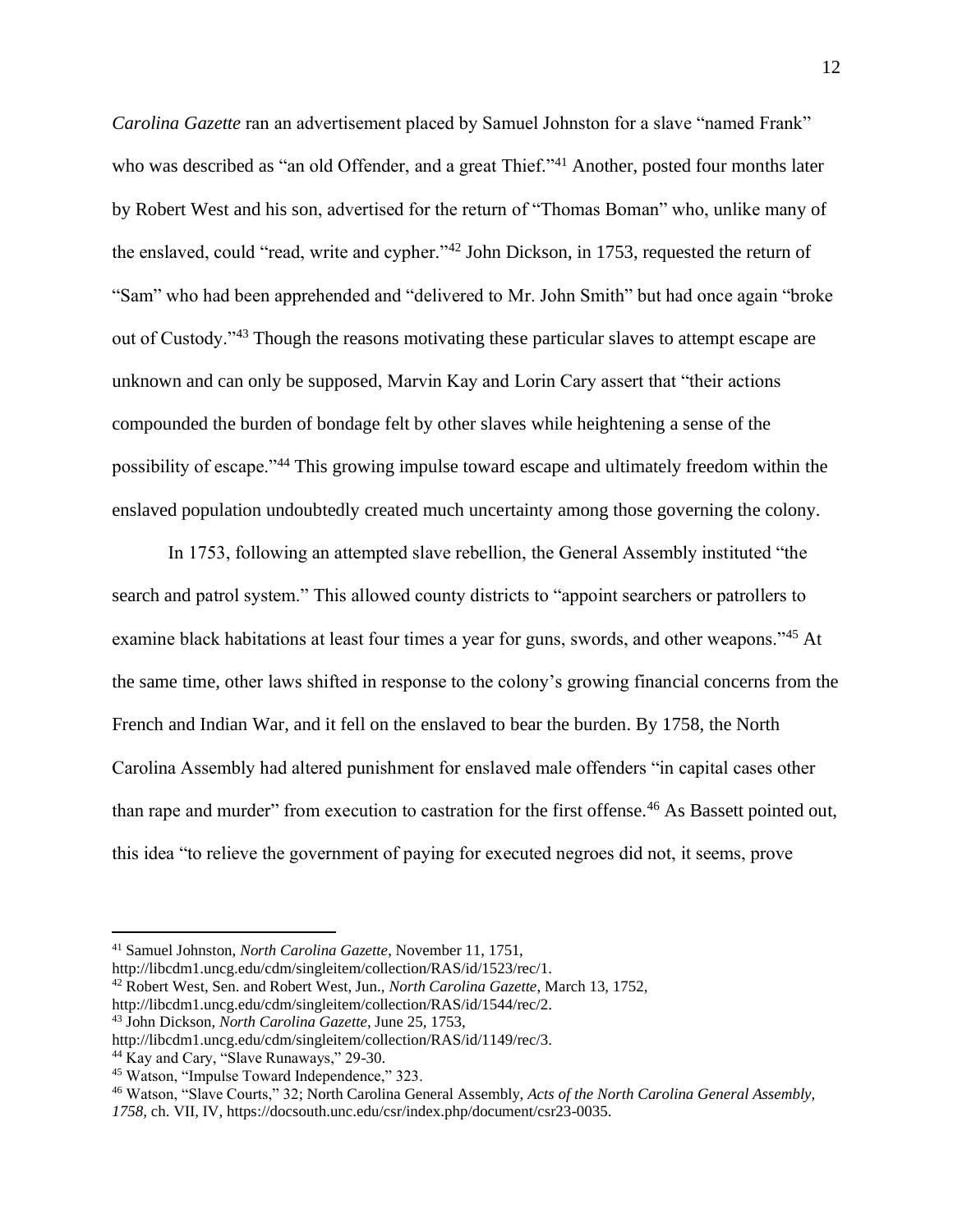successful."<sup>47</sup> It was repealed in 1764 likely from the demands of offended slaveholders expecting to be compensated for the loss of rebellious slaves.

The black population continued its cycle of growth, reaching approximately 30,000 by 1764.<sup>48</sup> Those numbers would only increase as the nation rushed toward Revolution. With each successive upheaval of resistance among slaves, the Assembly would respond with revised laws in the attempt to control outright rebellion. Only after the Civil War did North Carolina's slave codes cease to exist. These, however, were replaced during the Reconstruction era with equally discriminatory measures, known as black codes.<sup>49</sup>

# **Conclusion**

By chronologically examining methods of resistance among slaves along with the enactment of North Carolina laws, it is clear to see a correlation between the two. For each action by the enslaved, there was a prompt reaction by the Legislature. As new laws went into effect, slaves altered their course of resistance forcing their oppressors to shift their approach. This cause-and-effect method of research illuminates the powerful influence of a silenced people.

Existing research has shown how the colony used its legislative powers to keep an oppressed group even more subdued, but none have illustrated the direct impact the enslaved community had on the government during this period. North Carolina lawmakers were forced to consistently change their course of action in response to a constant threat believed to be ignorant. By exploring the actions of both groups simultaneously, the research has demonstrated that black

<sup>47</sup> Bassett, 31-32.

<sup>48</sup> Padgett, 303.

<sup>49</sup> Ready, 252.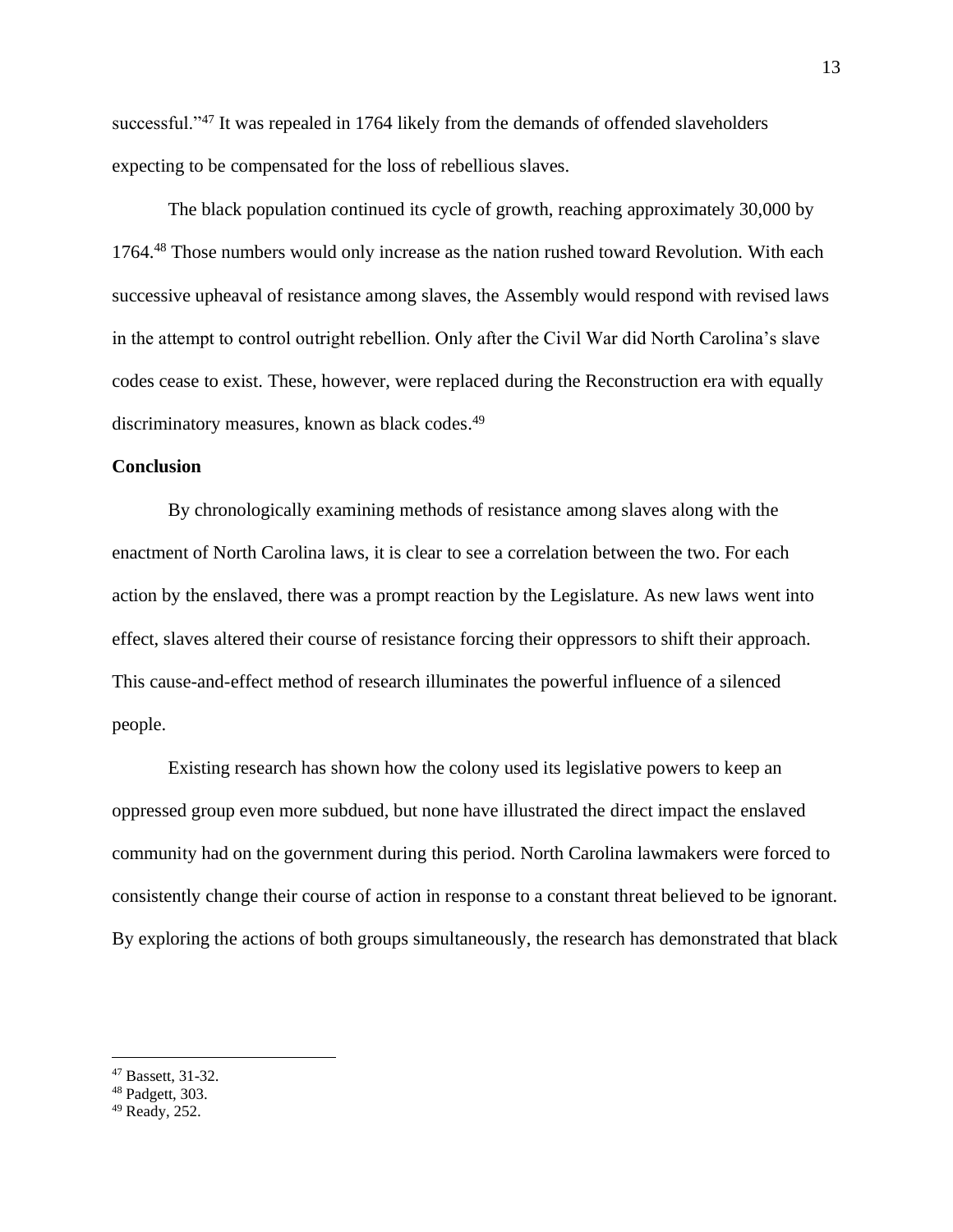resistance regulated the course of colonial legislation, despite slaves having no actual role in the proceedings.

Though the struggles for equality and justice continue to the present day, the idea that slaves held much more influence, even among government, than commonly believed helps to guide future research. This is especially significant regarding colonial North Carolina in which Watson contended that "historians have almost ignored slavery."<sup>50</sup> With this perspective, possibilities abound to further highlight the empowerment of marginalized groups throughout history and to encourage an exploration into less understood arenas of the past.

<sup>50</sup> Watson, "Impulse Toward Independence," 317.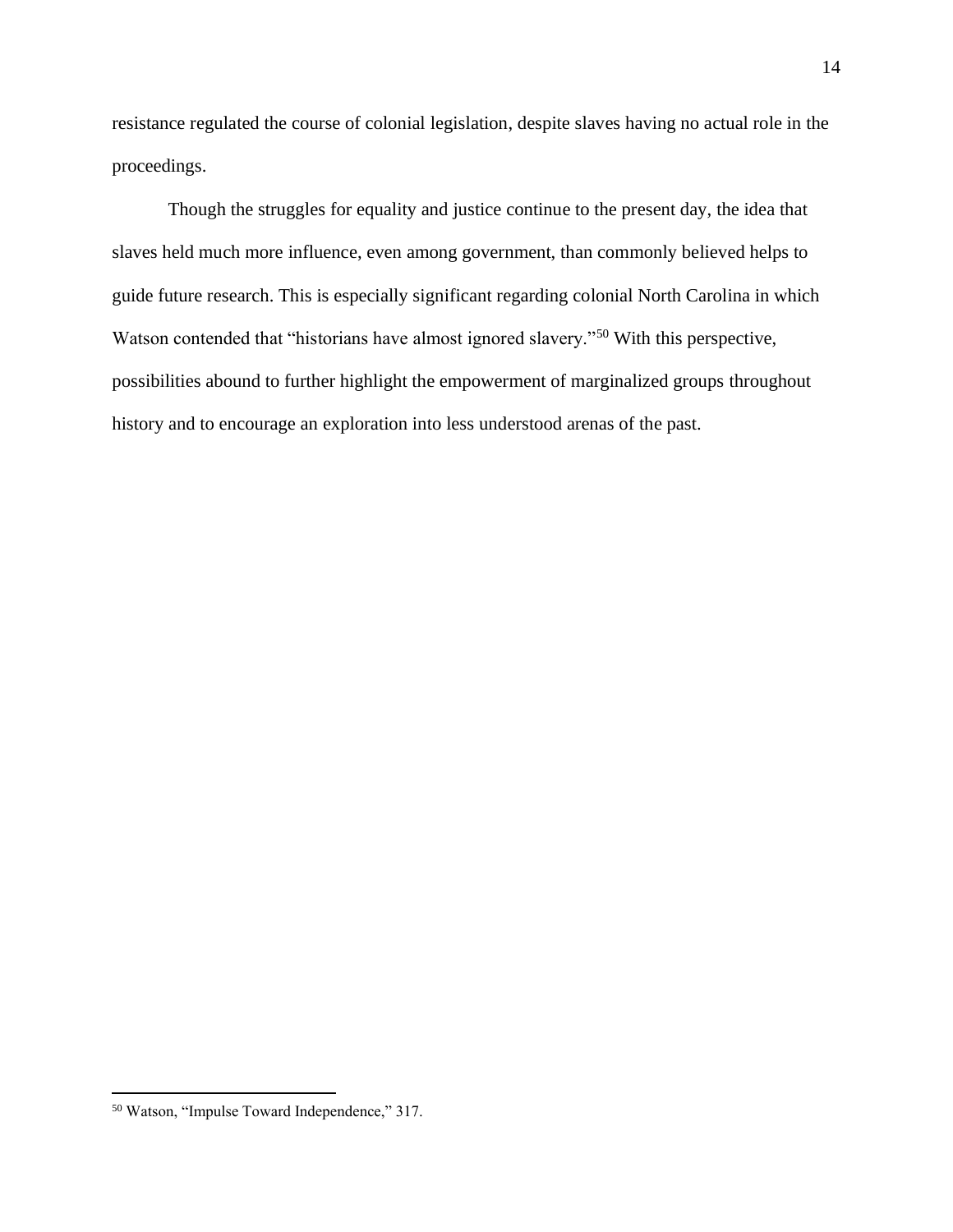## Bibliography

Bassett, John Spencer. *Slavery and Servitude in the Colony of North Carolina*. Baltimore: The Johns Hopkins Press, 1896. https://docsouth.unc.edu/nc/bassett96/bassett96.html.

Brickell, John. *The Natural History of North Carolina*. Dublin, 1737. Google Books.

- Byrd, William. *The Westover Manuscripts: Containing the History of the Dividing Line Betwixt Virginia and North Carolina; A Journey to the Land of Eden, A. D. 1733; and A Progress to the Mines. Written from 1728 to 1736, and Now First Published*. Petersburg: Printed by Edmund and Julian C. Ruffin, 1841. https://docsouth.unc.edu/nc/byrd/byrd.html.
- Clark, Jr., Ernest James. "Aspects of the North Carolina Slave Code, 1715-1860." *The North Carolina Historical Review* 39, no. 2 (April 1962): 148-164. https://www.jstor.org/stable/23517558.
- Dickson, John. *North Carolina Gazette*, June 25, 1753. http://libcdm1.uncg.edu/cdm/singleitem/collection/RAS/id/1149/rec/3.
- Johnston, Samuel. *North Carolina Gazette*, November 11, 1751. http://libcdm1.uncg.edu/cdm/singleitem/collection/RAS/id/1523/rec/1.
- Kay, Marvin L. Michael, and Lorin Lee Cary. "Slave Runaways in Colonial North Carolina, 1748-1775." *North Carolina Historical Review* 63, no. 1 (January 1986): 1-39. https://www.jstor.org/stable/23518609.
- -------- *Slavery in North Carolina, 1748-1755*. Chapel Hill: The University of North Carolina Press, 1995. https://search-ebscohostcom.ezproxy.snhu.edu/login.aspx?direct=true&db=nlebk&AN=1549&site=edslive&scope=site.
- North Carolina General Assembly. *Acts of the North Carolina General Assembly, 1715-1716*. https://docsouth.unc.edu/csr/index.php/document/csr23-0001.
- -------- *Acts of the North Carolina General Assembly, 1729*. https://docsouth.unc.edu/csr/index.php/document/csr23-0006.
- -------- *Acts of the North Carolina General Assembly, 1741*. https://docsouth.unc.edu/csr/index.php/document/csr23-0012.
- -------- *Acts of the North Carolina General Assembly, 1758*. https://docsouth.unc.edu/csr/index.php/document/csr23-0035.
- Padgett, James A. "The Status of Slaves in Colonial North Carolina." *The Journal of Negro History* 14, no. 3 (July 1929): 300-327. https://www.jstor.org/stable/2713855.